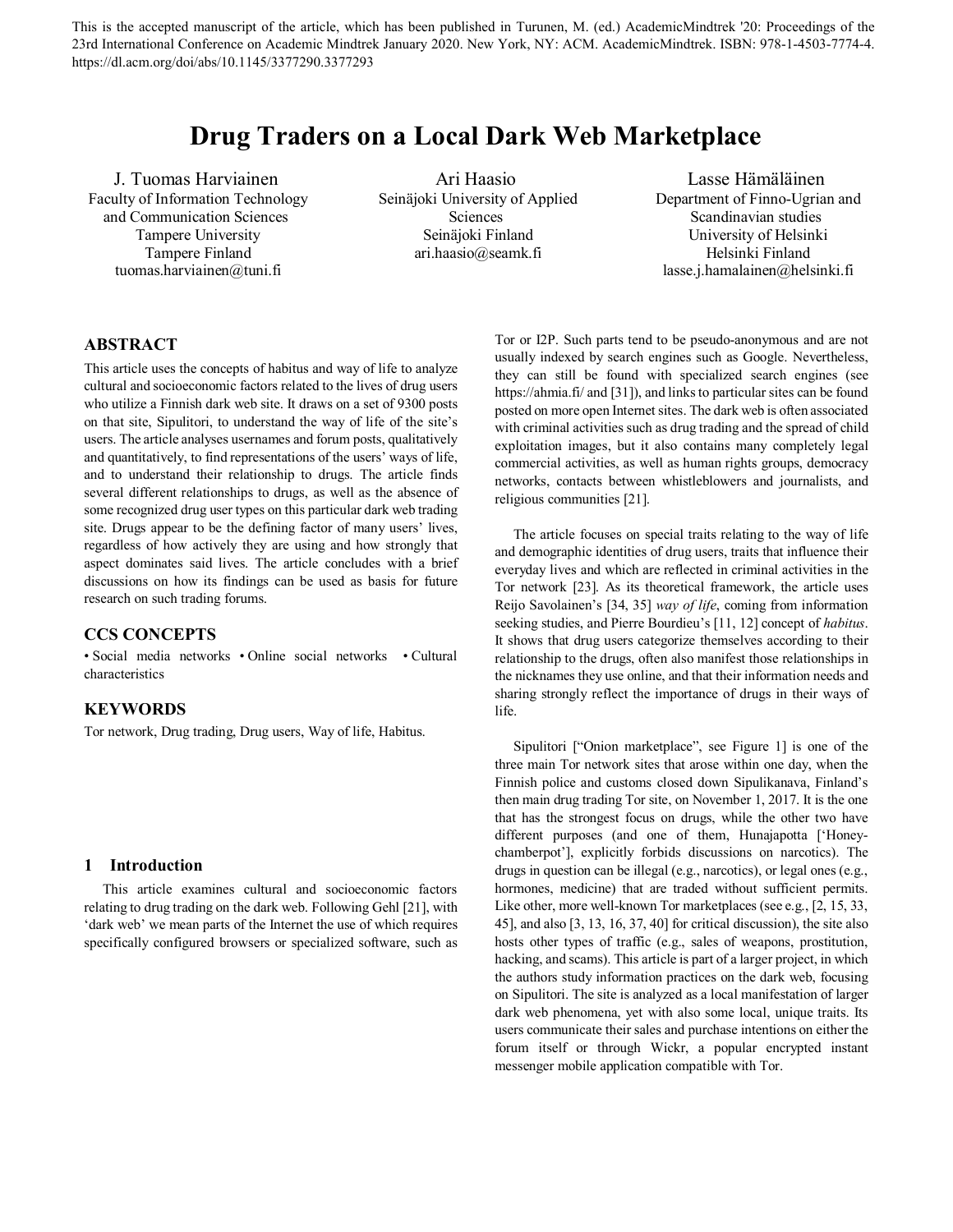

Figure 1. The Sipulitori home page.

This article reviews Sipulitori users' way of life and habitus, based on their posts on the forum. Bourdieu [e.g., 11, 12] describes habitus in different terms in different places, but it is essentially a way of knowing that is embedded in human bodies. It is an internalization of some aspects of one's social world, which in turn influence that individual's behaviour. Habitus provides context for thinking freely about one's possibilities and options, but it also limits what can be seen as possible. As a result, habitus provides options, but also keeps people in place [30]. It is accrued from participation in daily activities and practices, as a kind of byproduct of those activities. Therefore, habitus is not "applicable knowledge" in the traditional sense, but rather what one is. Habitus can thus be understood as a socially and culturally determined system of thinking, perception, norms, and evaluation, internalized by an individual. As a socially and culturally intermediated system of classification, habitus renders a general direction to choices made in everyday life. It does so by indicating which choices are natural or desirable in relation to one's social class or cultural group.[11]

Savolainen [34, 35] uses the concept of way of life as the practical application of habitus. It is one's "order of things", based on choices made in everyday life, and reflects prioritizations in e.g., consumption behaviour and hobbies. People prefer to keep things in order, when engaged in everyday life. By observing the way of life, it is possible to understand the decisions and choices people make. In this article, we use forum posts by drug users for that purpose, to see how their information seeking and sharing reflect their everyday lives. Drug users represent a special kind of a subculture, one where drug abuse is a dominant common feature, a feature that unites this group and makes them "others" (e.g., [9]) from the prevailing society's perspective. This affects also their habitus and their way of life.

# **2 Method**

The authors collected the material for this article from Sipulitori. Sipulitori is a Finnish Tor network site that is the country's largest drug trading web market, formerly alongside the now defunct cryptomarket Silkkitie (see [33]). The data set consists

of 9300 forum posts and responses, collected on a single night as a complete slice of all threads at that time on the site. Sipulitori only preserves the 150 most recent posts (plus responses) on each of its sections. This means that the studied sample contains all of the posts and responses present at that time on the site, from the then existing 22 sections. The sample was taken in January 2018, a few days after New Year. As a result, it may on the one hand contain some irregularities due to the holiday season, but on the other hand, the authors believe it granted also access to certain marketing phenomena (e.g., special, themed offers) not visible during everyday use. The authors furthermore chose to solely use a "lurking" approach to data gathering, as that solves problems related to research ethics on the dark web, such as the researches not identifying themselves, and getting reliable data while not disturbing the practices of the users [18, 28].

The posts and responses were copy-pasted into Word documents, with no pictures included. Haasio and Harviainen content analyzed the posts and responses using both quantitative and qualitative methods, treating the process as a form of multiapproach information systems analysis [19]. The messages were placed in four categories (identity, marketing, information needs, information sharing), each of which had 18 subcategories (e.g., "B3: information sharing relating to drug use"). After this, the instant messaging usernames that appeared in the messages were analysed qualitatively, so that hidden meanings behind the name selections on this otherwise anonymous site could be found. Actual messages were searched qualitatively for both explicit and latent meanings, which described the users' lifestyles, habitus, drug trading, and drug use. Central to this process was the analysis of information needs and information sharing that related to control over one's own life (as opposed to just buy/sell statements). These were most frequent on certain sections, including 'Hüümeet' ['Drügs'], a use/effect/discussion area, not used for sales, 'Employment', and 'Everyday life', but appeared here and there on the local threads as well.

For this article, all Wickr usernames that existed in the posts and responses were recorded from the 9300 messages. The total number of usernames perceived from the messages was 1858. Even though the service itself is anonymous, people send posts containing Wickr usernames, if they want others to contact them. Especially when buying or selling drugs or other goods, the Wickr username is mentioned. We put all of the found usernames into MS Excel, which was used for the quantitative analysis. The usernames were then classified into 17 categories, which were formed by the authors. These categories were:

- 1. Gender
- 2. Abstract username
- 3. Place (city, neighborhood etc.)
- 4. Number
- 5. Way of life (parties, hippie, etc.)
- 6. Using/growing/selling/buying drugs
- 7. Cannabinoids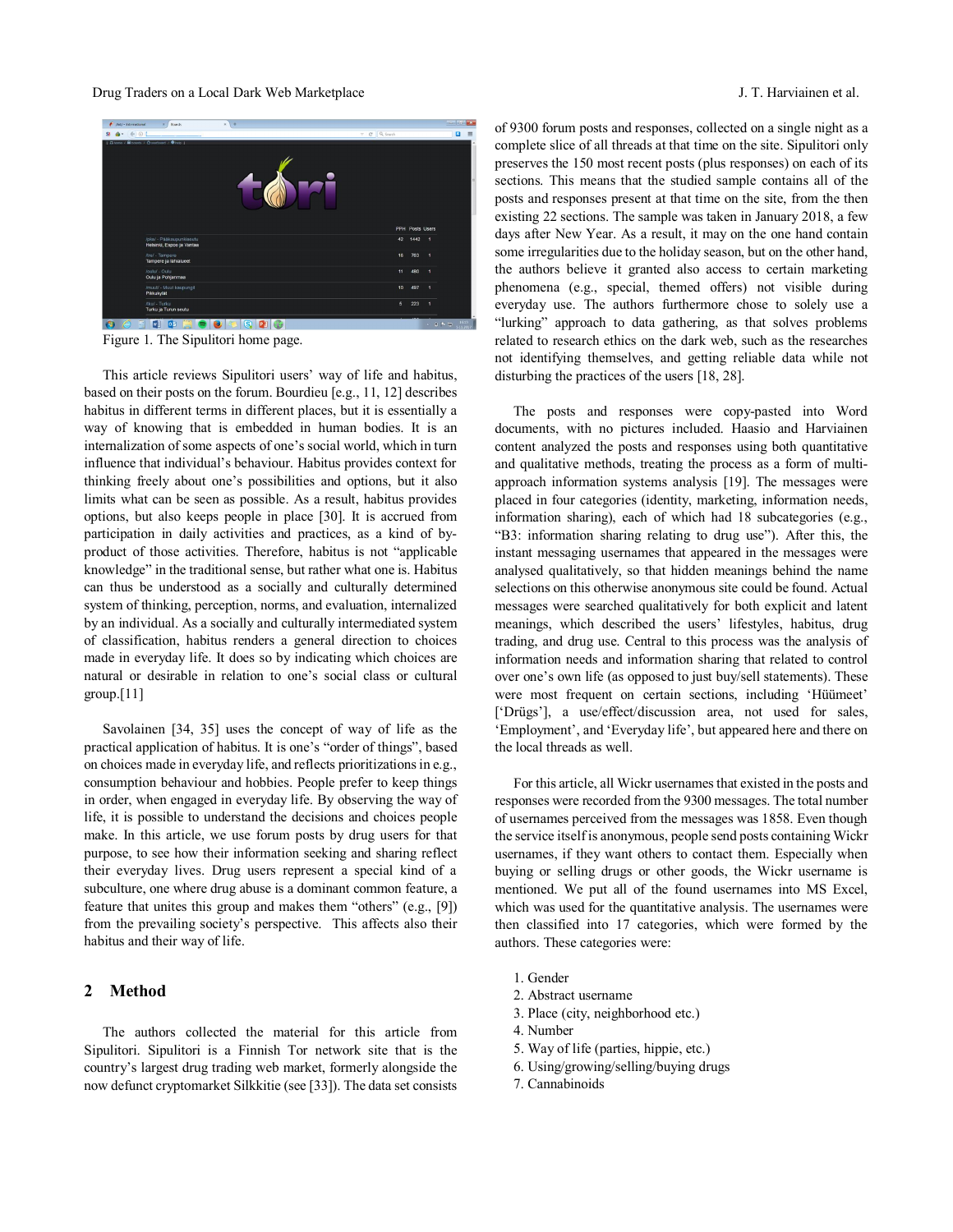8. Amphetamine 9. LSD 10. Opioids 11. Prescription drugs, hormones 12. Sex, prostitution 13. Fictional character, celebrity 14. Crime 15. Alcohol, cigarettes, snuff 16. Cocaine and ecstasy 17. Other

Every username was placed to at least one category. In some cases the username belonged to several categories, e.g., *hkisuperman1984*. Hki is a shortening of a city (Helsinki), superman is a fictional character and 1984 is number representing likely year when the user was born. In this case the username was placed into categories 3 (=place) 4 (=number) and 13 (=fictional character, celebrity).

After quantitative analysis, a qualitative analysis was conducted. The analysis was based on functional-semantic analysis method, originally created for the study of commercial names by Sjöblom [36] and later adapted to username studies by Hämäläinen [25, 26]. In this method, usernames are first divided into separate name parts according to the functions of those parts. After that, the name parts are further classified in semantic analysis. The analysis is conducted from the language community's, rather than the name giver's, point of view. This means that we have tried to analyse how an average website user interprets the usernames, instead of contacting name givers in order to interview them about the backgrounds of their names. (For more about the methodology, see [1, 36]).

The central research question of the part of the project that is described in this article can be summarized as: How do drug users describe their way of life on these local Tor discussions? To answer our question, we have here focused on two examples on how the drug users position themselves to the surrounding world and each other: relationship to drug use, and Wickr usernames.

## **3 Hierarchies and Habitus**

A recurring theme on the forum was the way in which people positioned themselves in regards to other groups of drug users. We excluded posts that were expressed solely in very formal, marketing-style language or very simple responses (e.g., just a Wickr id posted in response to a "who wants to buy?" post). Many other messages, however, indirectly or sometimes even directly reflected the users' positions in the loose community. The analysis identified several levels of status, some of which were almost solely observable by their absence.

Most significantly, Sipulitori was used largely by people on the lower income scale of the economic spectrum of drug users. Most of their focus was on heroin replacements, methamphetamine, and cannabinoids. Among the 9300 messages, only a dozen posts about cocaine could be found, and even fewer about heroin (which is quite rare on the Finnish market; [44]). Many of these posts were furthermore critiqued by other users as hoaxes or scams. As a result, the authors deducted that the topmost existing market segment, the rather stereotypical wealthy users of especially cocaine, are largely non-present on the forum. They appear to have their own networks elsewhere. This diverges strongly from findings from larger, more famous drug trading sites like Silk Road, Evolution, and AlphaBay (e.g., [17, 27]). The Wickr nicknames of the users, described further below, also reflected this difference to a significant extent. As noted by Wyatt [46], one of the four key reasons for people not to use certain Internet services is that they do not see those services as useful. In this case, people on the market for cocaine can score their drugs elsewhere, so they likely do not bother with associating with the "lower-class scum" and the extra risks that they create.

The other three key user segments, however, fall into a very different category. They have Tor access, and want to use it. These recreational users, daily users, and at the bottom of the hierarchy, "junkies", all separated themselves from the other demographics. As ways of life, these categories demonstrated the level of control people experienced over their drug use. In some cases, Wickr usernames also reflected this perception: for example, a person with the handle *narcinalku* ('beginner junkie'), obviously broadcast both inexperience and a desire for heavy drug use. (We could not, however, determine whether the latter factor was ironic or not, only that they wanted to make a purchase.)

The drug user habitus is determined by the amount of time and money spent on keeping up the drug habit. Recreational user posts were made from e.g., skiing resorts, and advertisements recreational buyers were seen especially around Christmas and New Year. Some posters also sought to combine sex and drug use. At the other end of the spectrum could be found people exchanging stolen electronics for small amounts of narcotics, or asking for "any sorts of drugs" to be delivered to a small town. With the lines between buyers and re-sellers also blurring in some of the latter cases, the data furthermore supports a view where a part of the way of life is also the ability to support one's rather high-priced habit and habitus, by selling drugs to also other users. Nevertheless, a clear hierarchy of dependence, and an implicit order of some drugs being considered more high-end than others, could be observed from the posts – and from the Wickr usernames, discussed next.

#### **4 Usernames**

As noted above, Sipulitori users set up their deals by using Wickr. Wickr users can be connected only by knowing their usernames, so sales advertisements usually include a seller's Wickr username. A typical format we observed was "drug type / advertised quality / transaction safety" –sequence that either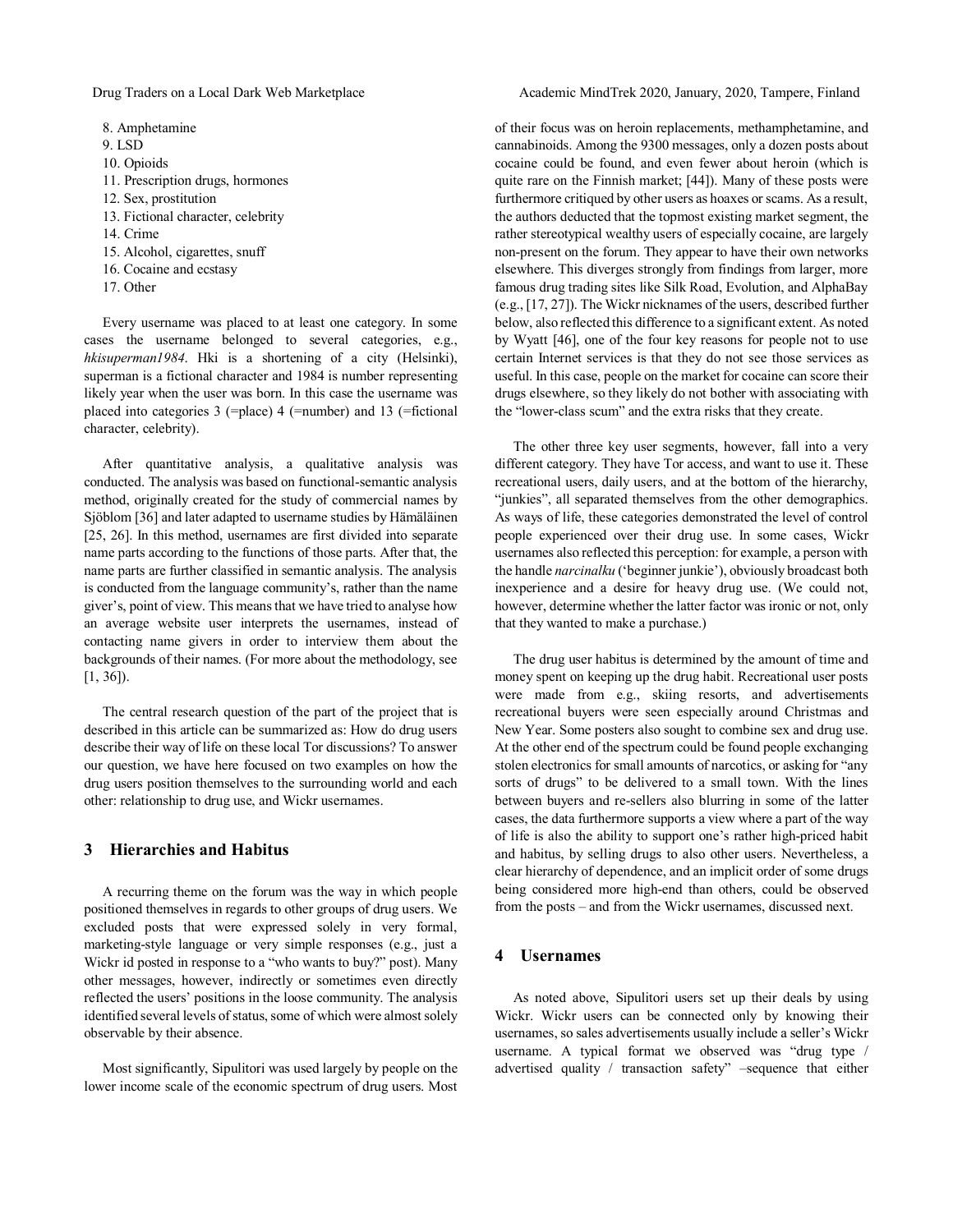Drug Traders on a Local Dark Web Marketplace J. T. Harviainen et al.

included the seller's Wickr name, or a request for potential buyers to post theirs (see Figure 2).

|                                     | <b>Mentioned</b> |               |
|-------------------------------------|------------------|---------------|
| <b>Topic</b>                        | in               | $\frac{0}{0}$ |
|                                     | username         | $(n=1858)$    |
|                                     | $(n=1858)$       |               |
| Number                              | 519              | 27.9          |
| Using/growing/selling/buying        | 303              | 16.3          |
| drugs                               |                  |               |
| Gender                              | 268              | 14.4          |
| Abstract username                   | 207              | 11.1          |
| Cannabinoids                        | 181              | 9.7           |
| Way of life (parties, hippie, etc.) | 154              | 8.3           |
| Place (city, neighborhood etc.)     | 101              | 5.4           |
| Fictional character, celebrity      | 89               | 4.8           |
| Amphetamine                         | 86               | 4.6           |
| Opioids                             | 54               | 2.9           |
| Prescription drugs, hormones        | 39               | 2.1           |
| Alcohol, cigarettes, snuff          | 33               | 1.8           |
| Crime                               | 25               | 1.3           |
| Sex, prostitution                   | 15               | 0.8           |
| <b>LSD</b>                          | 9                | 0.5           |
| Cocaine and ecstasy                 | 6                | 0.3           |
| Other topic                         | 211              | 11.4          |

Numbers were part of the username in 519 cases (27.9%). In some cases they referred to using marijuana (*pinuplady420*)<sup>[1](#page-3-0)</sup>, presumable year of birth (*jussu99*) and also sometimes to the police code of murder (*Teppo187*). Remarkably, almost every time the numbers were combined with other information. Abstract usernames were those that could not be interpreted, like *bgvffc*.

One signal of a user's identity is the choice of language in their name. In the Sipulitori sample, a clear majority of Wickr usernames (57%) were in Finnish, 20% in English, 5% in other languages, and 17% not in any known language. In some cases, two languages existed in the same username (e.g. *annalafamily*). The numbers indicate that most users want to present a Finnish rather than an international identity. That could be caused by the prevalent racist attitudes in the Sipulitori community - many users reported that they refuse to do business with people representing certain ethnic backgrounds, because those ethnicities were considered inherently untrustworthy. Some users may therefore want to express that they are native, ethnic Finns. This stands in contrast to international sites like AlphaBay, where nationality could be connected more strongly to locality, and thus also the availability of drugs in an area, instead of ethnicity-related trust [25].

About 25% of the usernames were connected to drugs. Names referred to dozens of illegal or prescription drugs, but most often to cannabis and amphetamine, which are the most used illegal drugs in Finland [24]. The name did not always refer to the substance that the user is currently selling or buying, but we can assume that the named substance was particularly important to that user. Some names even clearly expressed love or craving for a substance

Available some really highquality smook. The product is dry well trimmed and covered w resin. More pics etc on wickr...

You will arrive alone and with money already counted! 18+ only!!

Welcome to relaxed and stress free trading!

:) 3g 60€

4g 80€ 5g 100€

Wickr Wennes

Figure 2. An example post advertising narcotics on Sipulitori, with Wickr username removed. (Translated by Harviainen, with approximations of original typing errors included.)

Trading drugs face-to-face includes risks of violence, robbery, fraud, and police interference. It therefore requires a great level of trust between the buyer and the seller, as well as secrecy (see [21, 22]). However, building this trust can be challenging, especially when the parties do not know each other beforehand (see also [5, 10, 14, 39]). A username gives the buyer the first impression of the seller, so it has a great influence on creating and building the trust. Even online, a name is a crucial part of identity, and in the case of self-selected names, often tells something about its owner's personality (e.g., [4, 20]). They can thus be utilized to examine users' lifestyles.

Information shared in usernames distributed by topics is shown in table 1. Because different kinds of information was sometimes shared in a single username (n=1858), the same username can be classified into several categories. This is why the total percentage is not 100%.

<span id="page-3-0"></span><sup>&</sup>lt;sup>1</sup> Names in Finnish translated by authors.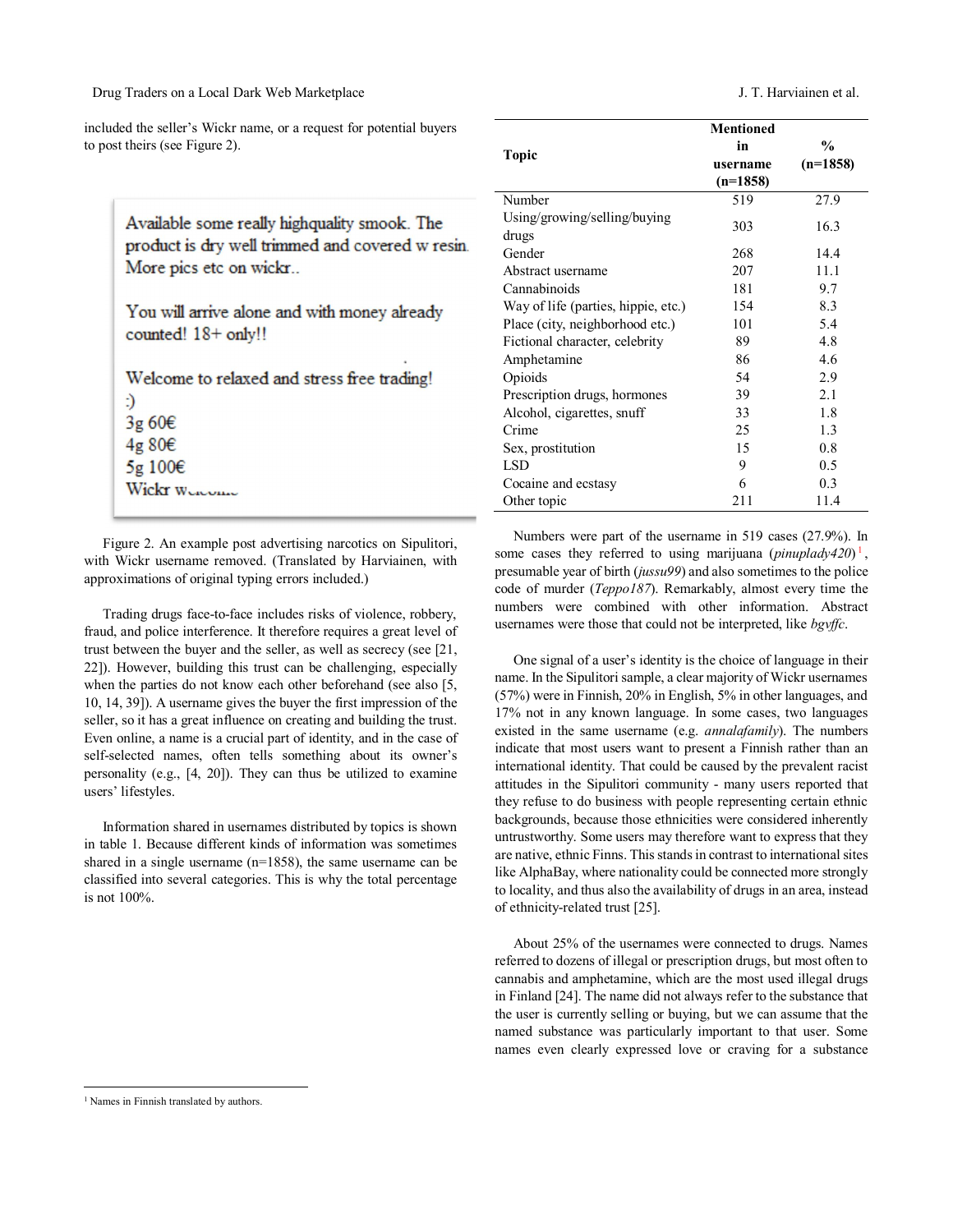## (*oispabentsoja; 'I wish there were benzos'*, *konsertalovee; 'Concerta love'*, *dullamielessä; 'joint on my mind'*).

References to drugs were mostly made using their unofficial, rather than any official, names. For instance, the data include more than ten different Finnish or English slang words for cannabis (e.g., bud, dank, ganja, kush, kukka 'bud', pilvi 'puff') and seven different Finnish words for amphetamine. Understanding all these references could be challenging, if one is not familiar with drug user slang. Using slang therefore seemed to indicate that the user belongs to the drug user subculture. On the other hand, slang and spoken language expressions were frequently used also in nondrug-related names (e.g., *ihateniggaz*, *lightbringah*, *rockanrolla*). Those names could simply tell that the user has an informal, relaxed attitude - something that is commonly appreciated in the Sipulitori community - as well as being part of masking one's normal communication patterns by slang and typos on drug-related fora [18]. This correlates with the way in which posts that were too correctly written often elicited "hello, cop" –type responses.

According to Haasio, Harviainen and Savolainen [23], there are three types of drug users present on these forums: recreational users, daily users, and "junkies". Users appear acknowledgeable and vocal about which group they belong to. Telling others about one's using habits in a username is one way to identify oneself and classify as a member of one of these groups. This is one of the ways people represent their way of life and relationship to drugs. For example if the user calls himself or herself *narkkari00* [*junkie00*], *overdose5*, or *humehiha* [*drug sleeve*], the username is implicating the usage of iv-drugs. In some cases, there was also irony in usernames: *mestarinarkkari* [*masterjunkie*] is a good example of this. These users are mainly considered to be junkies, as opposed to the more reliable recreational and daily users. *Pajapimu* [*Skunkbabe*] and *marinpolttaja420* [*potsmoker420*], on the other hand, refer to usage on cannabinoids, not hard drugs.

For vendors, the Wickr username can also be an important way to market their product and specify the type of drugs they sell. Examples include *aakkoskauppa* [*alphabetshop[2](#page-4-0)* ] and *dänäpuoti* [skunkshop]. The username may also refer to trust, like *rehditkaupat* [*fairtrade*]. The Wickr usernames identify sellers and buyers, which improves the trust between the vendor and the customer. Usernames may also seek to guarantee the quality of drugs for sale. The vendor gets quickly a reputation, if he/she is trustable, and based on what kind of quality his/hers drugs are.

The way of life is represented either by telling something about one's values or habits. The latter was expressed often by describing one's drug usage: how often drugs are used or what kind of drugs one uses. Some usernames contain clear expressions of the way of life like *kuositavuosia* [*usepotforyears*]. In many cases also the use of drugs, calling yourself a junkie, or having codes of cannabinoids are also signs of the lifestyle the usernames represent.

Drug Traders on a Local Dark Web Marketplace Academic MindTrek 2020, January, 2020, Tampere, Finland

Compared to a previous study about usernames in the now defunct cryptomarket AlphaBay [25], the percentage of drugrelated names was relatively low. Usernames that were not related to drugs included a wide range of different themes - for example personal names, place names, fictional characters, and made-up words. However, Sipulitori's Wickr usernames largely lacked the marketing strategies found in the names of AlphaBay drug vendors (ibid.). This confirms the previous finding that most vendors on Finnish online drug market are hobbyists, rather than members of organized crime doing serious business [32].

On a final note on names, people using psychedelics for personal experimentation and "enlightenment", the so-called "psychonauts" [38], were very rare. Only three nicknames were identified indicating that direction. Their posts had little to no discussion on the topic, and showed just normal purchasing behaviour. This too points to Sipulitori being used primarily by people from within only some known segments, not the entire spectrum of Finnish drug users.

# **5 Analysis**

Our findings contradict certain earlier studies on drug trading on Tor sites. For example, whereas Barratt, Ferris, and Winstock's [8] subjects thought that using a dark web market granted them easier access to drugs, and access to better quality drugs, the latter factor was not present on Sipulitori. Instead, the study detected a high level of distrust on especially drug quality. This is remarkable for a generally high-trust country like Finland, but in line with what Gehl [21] says about 'proactive paranoia' and operational security having largely replaced political idealism on dark web drug markets after the fall of the original Silk Road.

Feedback on sales was rare, probably emphasized by the fact that Sipulitori does not have a seller rating system. Feedback-giving was nevertheless practiced at times, and many vendors actively solicited feedback. In the spring 2018, Sipulitori administrators founded a separate Tor site called Rottaverkko ['RatNet'] to systematically collect feedback from both drug vendors and buyers. That site did not serve its purpose well, due to the lack and inactivity of users, and was eventually discontinued.

Libertarian thinking, including agorism, in the style of the old Silk Road (see e.g., [21, 27]) was present on Sipulitori, but very rare. The users were far more likely to discuss daily habits or lifecontrol problems than any ideological points about the liberty to trade in what one wants and to use any substance one wants [23]. Without interviews, it is not possible to be certain about the value systems of the site's users, but the absence of such talk on also lifestyle-related forum sections was rather conspicuous.

<span id="page-4-0"></span><sup>&</sup>lt;sup>2</sup> Aakkoset (alphabets) is a street name for methylenedioxypyrovalerone (MDPV).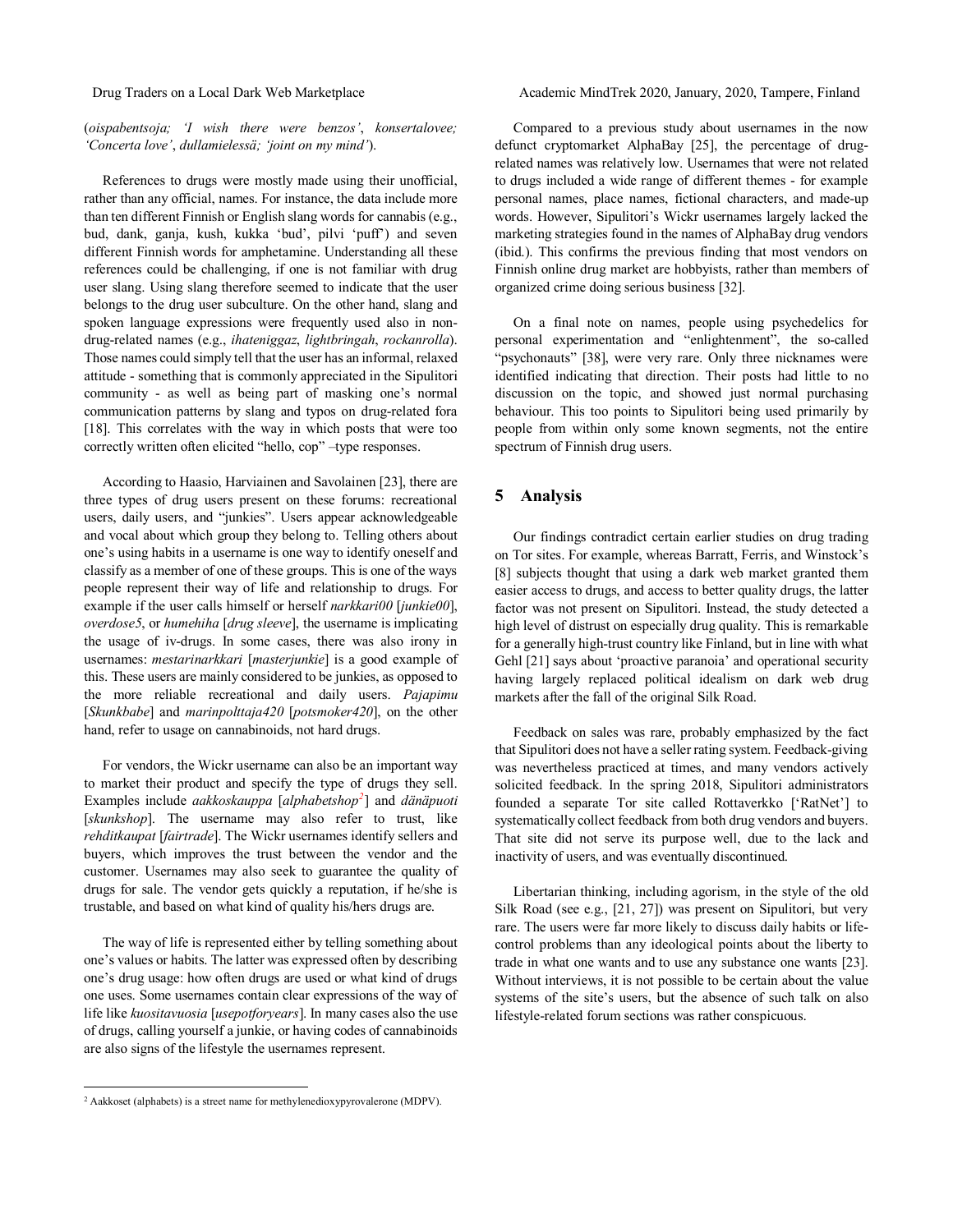#### Drug Traders on a Local Dark Web Marketplace J. T. Harviainen et al.

Likewise, unlike earlier research has observed on other sites, Sipulitori's market structure does not allow purchasing "from the comfort of home, eliminating the need to engage with street-based or open-air drug markets" (as per [17]). Instead, it works through advertisements and/or searches, followed by mostly face-to-face trading. While a sell-by-mail section exists on the forum, the great majority of people still conducted their actual trading face to face. This, again, is an area where factors like reputation and ethnicity came in as elements that were used to assess the probable trustworthiness of potential trading partners. This is a topic that requires further research.

The authors, like van Hout and Bingham[41, 42, 43], believe based on the usernames and the posts' contents - that the Sipulitori user base is predominantly male. It uses the Sipulitori site and Wickr to especially reduce the risk of drug trading, but also for the sake of convenience. Due to the site's restrictions, people just do it for convenience to a lesser extent than those on international sites like Silk Road did. While the site does not enable people to always get the narcotics delivered directly to their homes, it gives them a way to organize face-to-face sales without having to look for them through physical travel. From an information-seeking perspective, it enables drug users to utilize active scanning (i.e., following posts made by others) in addition to planned, active information seeking (as per [29]). The active seeking, in turn, is done online, anonymously, instead of by foot or by car. This significantly lowers risks for at least the more experienced users.

The habitus of a generic user is difficult to pin down: sellers differed from seller-buyers, junkies, and recreational users. What nevertheless linked them together was a sense of normalcy in their way of life: they were participating in activities socially sanctioned and supported by the community. That community took care of its own, in not just providing opportunities for trade, but also for peer support. We detected numerous cases of trolling, ridicule and provocation, but also helpful messages on safe drug use, preferred drug effects, and on why for example certain people talking about suicide on the 'Everyday life' section of Sipulitori should not go through with their plans. From our outsider perspective at least, the users' habitus, no matter what their connection to the drugs was, was an in-practice learned way for keeping one's drug-using lifestyle in check, as a functional process in a society that does not condone such practices (see also [6, 7] for similar phenomena on other Tor drug sites).

A well-trusted identity is important in selling and buying drugs, and the username functions as one guarantee of that. In some cases, the Wickr username becomes a kind of a brand, which customers know and trust. This is why the usernames are not changed very often. In the discussion forum, traitors ("rats") and their usernames were also sometimes discussed [23]. This demonstrates the importance of Wickr usernames in situations relating to trust.

Most significantly, the study found that drug use and trading dominated the information needs and information sharing of the users to a great extent (see also [23]). Questions and answers about other things (sex, work, money, hobbies) were made from a point of view in which drug use was taken as the established, shared baseline. As noted by Becker [9], diverging from societal values can function as a sub-community building element, as it does here, but also as something that sets people apart from mainstream society. The level of influence drugs have on the way of life of Sipulitori users is remarkable. They form the baseline of everything else on the forum, and are taken for granted. The only real variance is on how, and how often, people on Sipulitori are using drugs, not whether they are.

# **6 Conclusion**

This article has discussed the ways in which buyers and sellers of illegal drugs present themselves on a Finnish dark web forum. By looking at users' relationship to drugs, and their usernames, core elements of the users' habitus and way of life can be observed and analyzed. As looking at the users' drug-related discussions on a detailed level is beyond the scope of this article, further research on the topic is certainly needed. The authors hope that with this article, they have shown some key pointers on to which direction should research could go.

In further studies the importance of usernames as a creator of the identity in web should be examined. Likewise, the idea of how one's way of life effects to one's information sharing should be studied more specifically. What kind of information is shared, and what is the part of disinformation or misinformation that is shared? We suspect that the way of life affects strongly also information sharing – does one want to keep it for himself or what are the motives to share information and in which situations? Finally, the question of whether these results are unique to Finnish forums of this type, or actually correlate with e.g., the findings by Demant and Bakken [14] on young drug-related social media users from other Nordic countries, need further work. For example, is the similarity in the discussed drugs related to local preferences, purchasing power, or just drug availability? These questions all require much closer examination in future works.

### **ACKNOWLEDGMENTS**

This research was partially funded by Academy of Finland grant 329342 (ENNCODE) and Dr. Hämäläinen's personal grant from Alkoholitutkimussäätiö. The authors wish to thank Maria Hakalahti and Reijo Savolainen for their valuable comments during the preparation of this article.

#### **REFERENCES**

- [1] Terhi Ainiala, Minna Saarelma and Paula Sjöblom. 2012. *Names in Focus. An Introduction to Finnish Onomastics.* Finnish Literature Society, Helsinki.
- [2] Judith Aldridge and David Décary-Hétu. 2014. Not an 'Ebay for drugs': The cryptomarket 'Silk Road' as a paradigm shifting criminal innovation. *SSRN*.